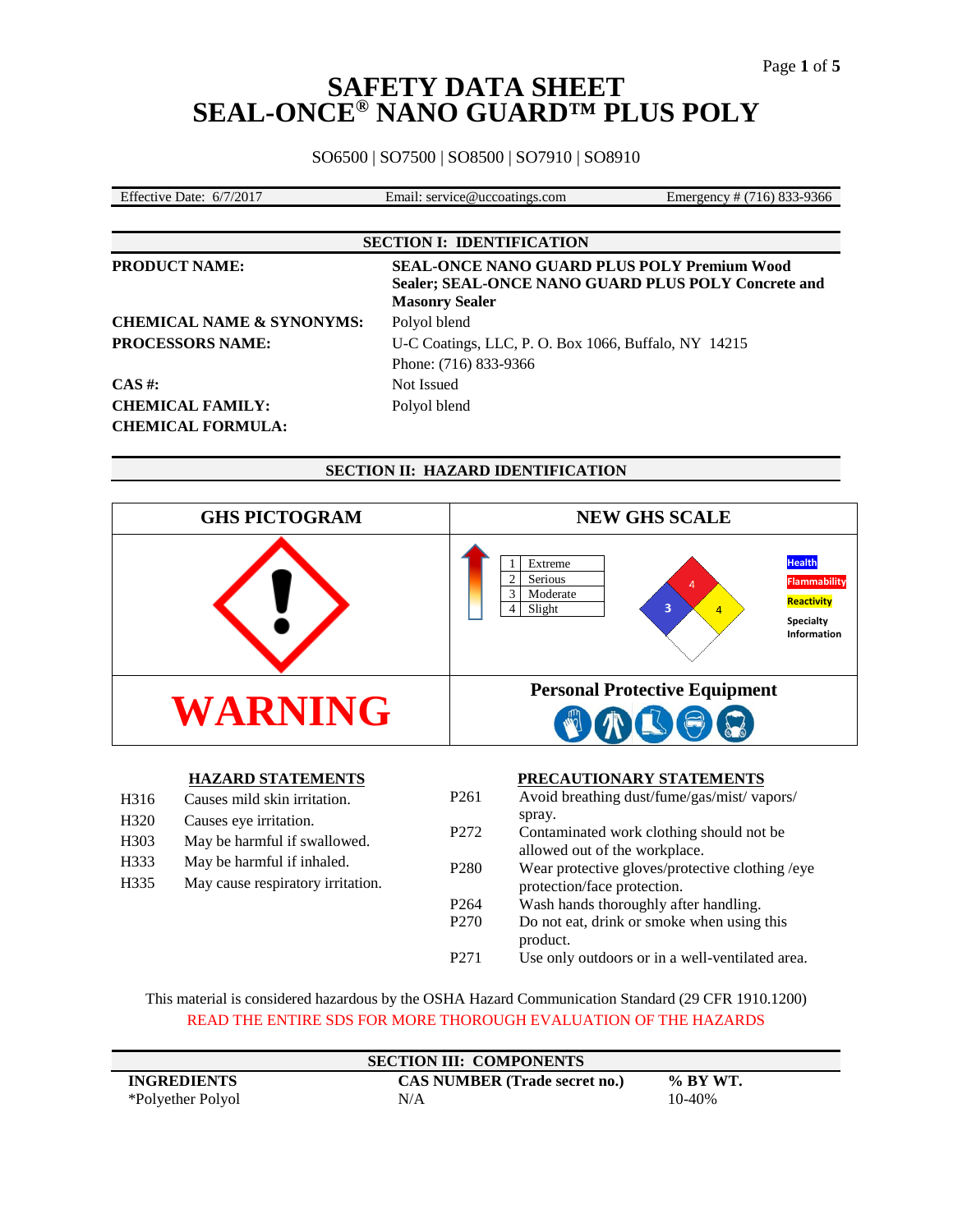## SO6500 | SO7500 | SO8500 | SO7910 | SO8910

| Proprietary Co-Polymer | N/A           | 5-35%     |
|------------------------|---------------|-----------|
| Proprietary Polymer    | N/A           | 5-20%     |
| Propylene Glycol       | $57 - 55 - 6$ | $0 - 2\%$ |

\*Non-hazardous substances.

The concentrations shown in the substance list are maximum or ceiling levels (weight %) to be used for calculations for regulations.

|                    | <b>SECTION IV: FIRST AID MEASURES</b>                                                                                                                                                                                   |
|--------------------|-------------------------------------------------------------------------------------------------------------------------------------------------------------------------------------------------------------------------|
| EYE:               | Causes eye irritation. IF IN EYES: Rinse cautiously with water for several<br>minutes. Remove contact lenses, if present and easy to do. Continue rinsing.<br>IF eye irritation persists: Get medical advice/attention. |
| SKIN:              | Causes mild skin irritation. IF ON SKIN: wash with plenty of soap and<br>water. IF SKIN irritation or rash occurs: Get medical advice/attention. Take<br>off contaminated clothing and wash before reuse.               |
| <b>INHALATION:</b> | May be harmful if inhaled. IF INHALED: Remove victim to fresh air and<br>Keep at rest in a position comfortable for breathing. Call a POISON<br>CENTER or doctor/physician if you feel unwell.                          |
| INGESTION:         | May be harmful if swallowed. IF SWALLOWED: Rinse mouth. Call a<br>POISON CENTER or doctor/physician IF you feel unwell.                                                                                                 |

|                                       | <b>SECTION V: FIRE AND EXPLOSION HAZARD DATA</b>                                                                                                            |
|---------------------------------------|-------------------------------------------------------------------------------------------------------------------------------------------------------------|
| <b>Flashpoint:</b>                    | Not available                                                                                                                                               |
| Lower explosion limit:                | Not available                                                                                                                                               |
| <b>Upper explosion limit:</b>         | Not available                                                                                                                                               |
| Self-ignition:                        | Not available                                                                                                                                               |
| <b>Ignition temperature:</b>          | Not available                                                                                                                                               |
| <b>Hazardous combustion products:</b> |                                                                                                                                                             |
|                                       | In case of fires, hazardous combustion gases are formed: Carbon monoxide<br>(CO), Carbon dioxide (CO <sub>2</sub> ) and Nitrogen oxides (NO <sub>x</sub> ). |
| <b>Extinguishing Media:</b>           | Water spray                                                                                                                                                 |
|                                       | Dry powder                                                                                                                                                  |
|                                       | Carbon dioxide                                                                                                                                              |
|                                       | Alcohol-resistant foam                                                                                                                                      |
|                                       | <b>Special firefighting procedure:</b> Material will not support combustion unless the water has evaporated.                                                |

## **SECTION VI: SPILL, LEAK & DISPOSAL PROCEDURES**

**Steps to be taken in case of spill or leak:**

Contain spill. Small spills absorbed on suitable absorbents, air dry then disposed in the trash. Larger spills should be collected as liquid or absorbed. Clean-up may be accomplished by flushing water if appropriate or remove contaminated soils. Place in appropriate containers.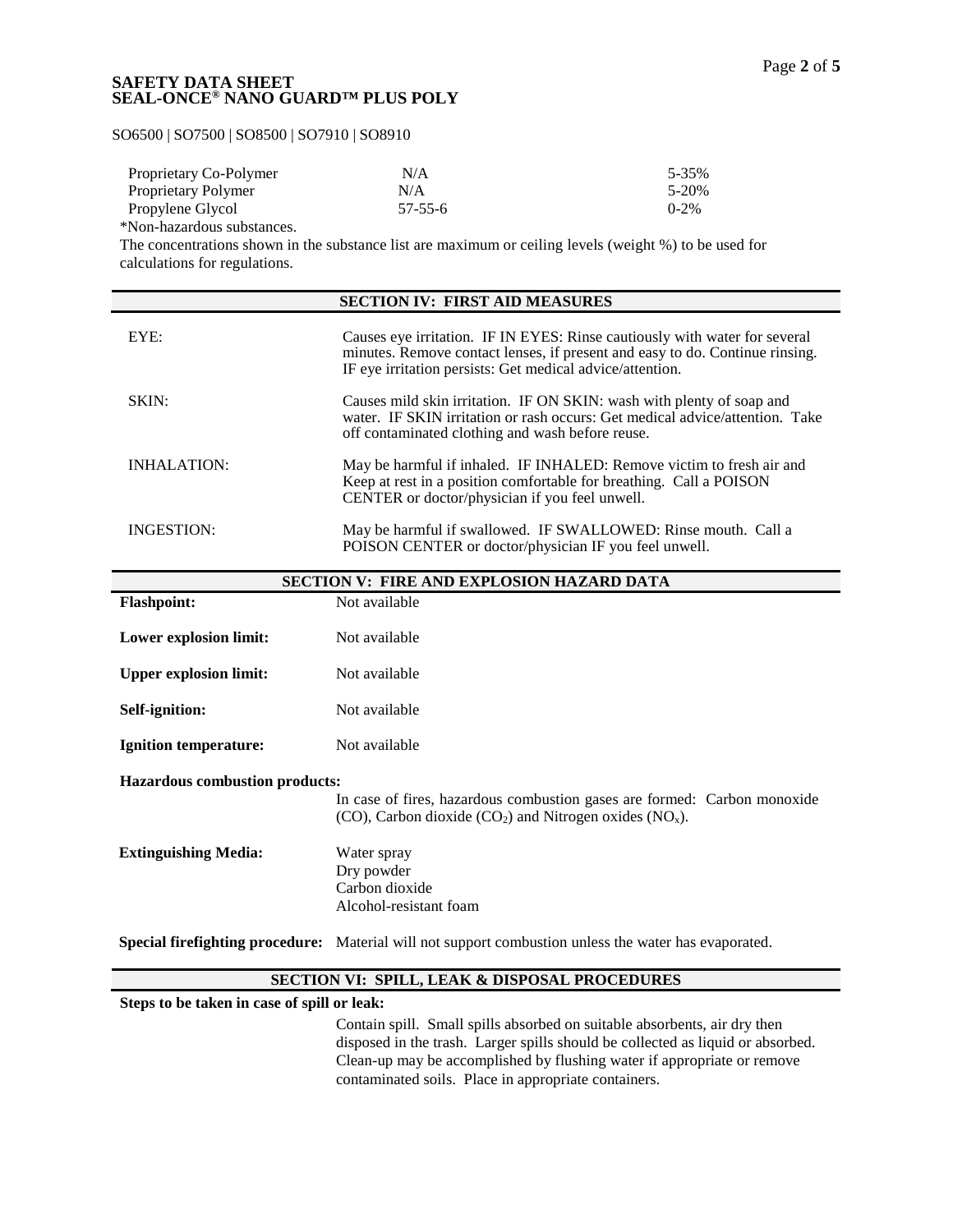SO6500 | SO7500 | SO8500 | SO7910 | SO8910

### **SECTION VII: HANDLING AND STORAGE**

## **Advice on safe handling:** Wear proper protective equipment. Avoid breathing dust. Avoid contact with skin and eyes. Wash thoroughly after handling. Store in a dry place. Away from excessive heat, in original or similar waterproof containers. Keep containers tightly closed when not in use..

#### **Further info on storage conditions:**

Store in a cool, dry, well-ventilated area. Keep container sealed when not in use. Keep from freezing. Protect from extreme heat and cold.

|                                | <b>SECTION VIII: EXPOSURE CONTROLS/PERSONAL PROTECTION</b>          |
|--------------------------------|---------------------------------------------------------------------|
| <b>Respiratory protection:</b> | Dust mask if needed                                                 |
| <b>Hand protection:</b>        | Nitrile or butyl rubber gloves                                      |
| Eye protection:                | Safety glasses or chemical splash goggles.                          |
| Other protective equipment:    | Clothing suitable to prevent skin contact.                          |
| <b>Hygienic measures:</b>      | Eye wash and soap and warm water for skin.                          |
| Advice on system design:       | Local ventilation recommended – mechanical ventilation may be used. |

|                                   | SECTION IX: PHYSICAL AND CHEMICAL PROPERTIES |
|-----------------------------------|----------------------------------------------|
| Form:                             | Liquid                                       |
| Color:                            | Milky white                                  |
| Odor:                             | Mild                                         |
| <b>Odor limit:</b>                | Not available                                |
| pH:                               | $7+$                                         |
| <b>Solubility in water:</b>       | Miscible                                     |
| Soluble in:                       | Not available                                |
| <b>Density:</b>                   | $1.04$ g/cm <sup>3</sup> (20 $\degree$ C)    |
| <b>Melting point:</b>             | Not applicable                               |
| <b>Boiling point:</b>             | $>100^{\circ}$ C (212 $^{\circ}$ F)          |
| <b>Boiling range:</b>             | Not available                                |
| <b>Auto-ignition temperature:</b> | Not available                                |
| <b>Flammability</b>               | Not available                                |
| <b>Flash point:</b>               | Not available                                |
| Vapor pressure:                   | Not available                                |
| <b>Bulk density:</b>              | Not applicable                               |
| <b>Relative vapor density:</b>    | Not available                                |
| Partitioning coef.                |                                              |
| octanol/water:                    | Not applicable                               |
| Viscosity / (dynamic):            | Not available                                |
| Viscosity / (kinematic):          | Not available                                |
| VOC:                              | Nil                                          |

## **SECTION X: STABILITY AND REACTIVITY**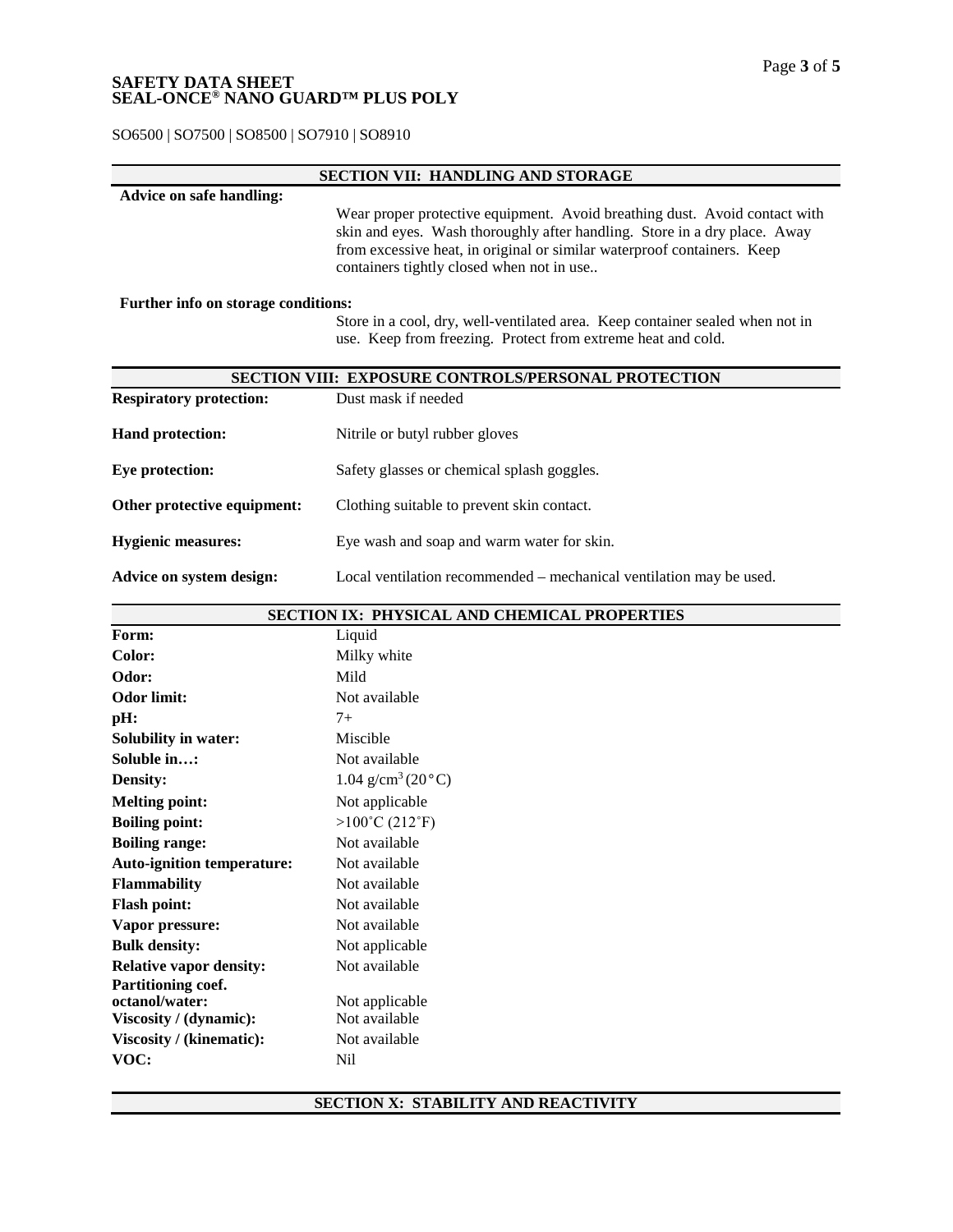SO6500 | SO7500 | SO8500 | SO7910 | SO8910

| <b>Thermal decomposition:</b> | $>100^{\circ}$ C with dehydration, may emit fumes of carbon oxides and nitrogen |
|-------------------------------|---------------------------------------------------------------------------------|
|                               | oxides                                                                          |
| <b>Chemical stability:</b>    | Stable                                                                          |
| Hazardous polymerization:     | Will not occur.                                                                 |
| <b>Conditions to avoid:</b>   | Strong oxidizers                                                                |

## **SECTION XI: TOXICOLOGICAL INFORMATION**

| <b>Product Information:</b>       |                         |                |
|-----------------------------------|-------------------------|----------------|
| <b>Acute oral toxicity:</b>       | Not available           |                |
| <b>Acute inhalation toxicity:</b> | Not available           |                |
| <b>Acute dermal toxicity:</b>     | Not available           |                |
| <b>Skin irritation:</b>           | Not available           |                |
| <b>Eye</b> irritation:            | Not available           |                |
| <b>Sensitization:</b>             | Not available           |                |
| <b>Expected Route of Entry:</b>   |                         |                |
|                                   | Inhalation:             | Yes.           |
|                                   | Skin contact:           | <b>Yes</b>     |
|                                   | Eye contact:            | Yes            |
|                                   | <b>Ingestion:</b>       | No.            |
|                                   | <b>Skin absorption:</b> | N <sub>0</sub> |
| Listed carcinogen:                | IARC: No                |                |
|                                   | NTP:<br>No              |                |
|                                   | OSHA: No                |                |
|                                   | No<br>Other:            |                |

|                                    | <b>SECTION XII: ECOLOGICAL INFORMATION</b>                                                                                                                                                                   |
|------------------------------------|--------------------------------------------------------------------------------------------------------------------------------------------------------------------------------------------------------------|
| <b>Product Information:</b>        |                                                                                                                                                                                                              |
| <b>Biodegradation:</b>             | This property is substance-specific and therefore cannot be given for the<br>preparation.                                                                                                                    |
| <b>Fish toxicity:</b>              | Not available                                                                                                                                                                                                |
| Daphnia toxicity:                  | Not available                                                                                                                                                                                                |
| Algae toxicity:                    | Not available                                                                                                                                                                                                |
| <b>Bacteria toxicity:</b>          | Not available                                                                                                                                                                                                |
| <b>Remarks:</b>                    | Do not allow to enter soil, waterways or waste water. The product has not been<br>tested. The information is derived from the properties of the individual<br>components.                                    |
|                                    |                                                                                                                                                                                                              |
|                                    | <b>SECTION XIII: DISPOSAL CONSIDERATIONS</b>                                                                                                                                                                 |
| <b>Waste disposal information:</b> | Discarded product is not a hazardous waste under RCRA, but may be regulated<br>by other jurisdictions. Remove all product residue from the container utilizing<br>warm soap and water then reuse as desired. |
| <b>RCRA</b> hazardous waste:       | $No - Not$ as solid.                                                                                                                                                                                         |
|                                    | SECTION XIV: TRANSPORTATION INFORMATION                                                                                                                                                                      |
| DOT:                               | Not restricted                                                                                                                                                                                               |
| <b>IATA:</b>                       | Not restricted                                                                                                                                                                                               |